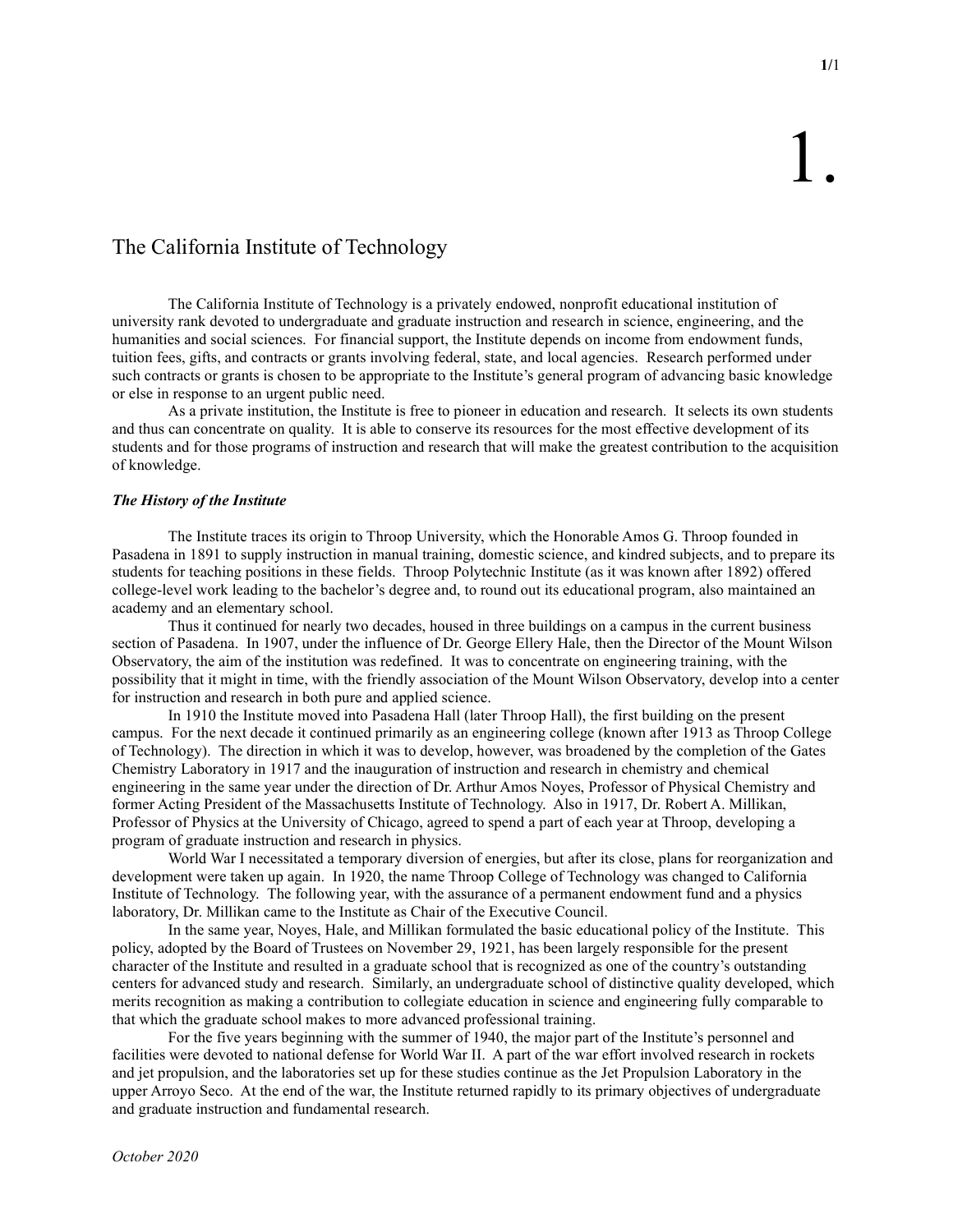In 1945, Dr. Millikan retired from the chairmanship of the Executive Council to become Vice President of the Board of Trustees. The following year, Dr. Lee A DuBridge was elected President of the Institute and served in that position until 1969. He was succeeded first by Dr. Robert F. Bacher as Acting President and then by Dr. Harold Brown. In January 1977, Dr. Brown became the Secretary of Defense and Dr. Robert Christy, Caltech's Vice President and Provost, became Acting President. On July 1, 1978, Dr. Marvin L. Goldberger became President. Dr. Goldberger retired from the Presidency in 1987. He was succeeded by Dr. Thomas E. Everhart, who became President on September 1, 1987, and served in that position for 10 years. From October 15, 1997 through August 31, 2006, Dr. David Baltimore served as President. He was followed by Dr. Jean-Lou Chameau who took office on September 1, 2006 and served until June 30, 2013. He was succeeded by Caltech's Provost, Dr. Edward M. Stolper who served as Interim President until June 30, 2014. On July 1, 2014, Dr. Thomas F. Rosenbaum became President.

 The Institute has moved rapidly ahead in improving the quality of its education and research in all fields. A complete account of these developments can be found in the annual Caltech Catalog.

#### Educational Policies and Objectives

 The educational policy of the Institute has not changed from that formulated by Caltech's three founders. It is a wise and still pertinent statement of education philosophy. Its substance is stated here.

 "The four-year undergraduate engineering courses of the Institute shall include an unusually thorough training in the basic sciences of physics, chemistry, and mathematics, and a large proportion of cultural studies; the time for this being secured by eliminating some of the more specialized engineering subjects, which may be pursued in graduate courses by students desiring further professional training. It is hoped in this way to make the undergraduate courses of the Institute a combination of a fundamental scientific training with a broad cultural outlook, which will afford students with scientific interests a type of collegiate education which avoids the narrowness common with students in technical schools and the superficiality and the lack of purpose of many of those taking academic college courses. The instruction in the basic engineering subjects will, however, be maintained at the highest efficiency so that the graduates of the engineering courses may be prepared for positions as constructing, designing, operating, and managing engineers. Provision will also continue to be made, especially in the four-year courses of Physics and Engineering, Chemistry and Chemical Engineering, for the training of students for positions in the research and development departments of manufacturing industries.

 "Every effort shall be made to develop the ideals, breadth of view, general culture, and physical well-being of the students of the Institute. To this end the literary, historical, economic, and general scientific subjects shall continue to be taught by a permanent staff…of mature judgment and broad experience; the regular work in these subjects shall be supplemented by courses of lectures given each year by people of distinction from other institutions, the …assemblies addressed by leading people in the fields of education, literature, art, science, engineering, public service, commerce and industry shall be maintained as effectively as possible; moderate participation of all students in student activities of a social, literary, or artistic character, as in the student publications, debating and dramatic clubs, musical clubs, etc., shall be encouraged; and students shall be required or encouraged to take regular exercise, preferably in the form of games or contests affording recreation….Great importance is also attached to making the campus attractive in its architectural and landscape features, because of the influence of such surroundings on the students and on the public.

 "In all the scientific and engineering departments of the Institute, research shall be made a large part of the work, not only because of the importance of contributing to the advancement of science and thus to the intellectual and material welfare of mankind, but also because without research the educational work of a higher institution of learning lacks vitality and fails to develop originality and creativeness in its students. To insure the development of research the Trustees will provide for it financially, not as is so often the case out of the residue that may be left after meeting the demands of the undergraduate work, but duly limiting the extent of this work and by setting apart in advance funds for research and graduate study.

 "In order that the policies already stated may be made fully effective as quickly as possible and in order that the available funds may not be consumed merely by increase in the student body, it is the intention of the Trustees, as previously announced, to limit the registration of students at any period to that number which can be satisfactorily provided for with the facilities and funds available. As students are not admitted on the basis of priority of application, but of a careful study of the merits of the individual applicants, the limitation has the highly important result of giving a select body of students of more than ordinary ability. A standard of scholarship is also maintained which rapidly eliminates from the Institute those who from lack of ability or industry are not fitted to pursue its work to the best advantage.